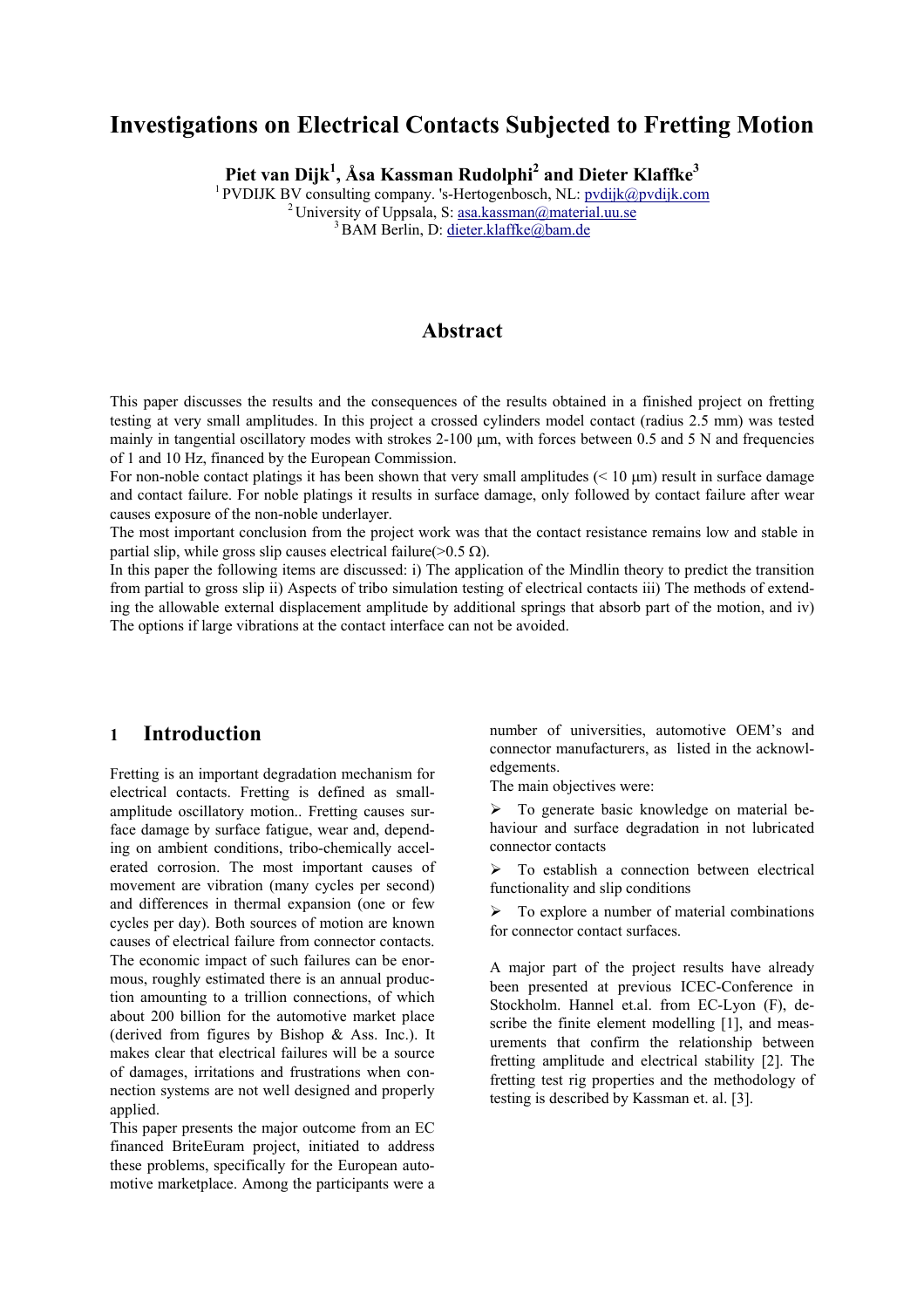## **2 Transition from partial to gross slip**

The contact situation of a curved surface in facing a plane (ball-on-disk) is schematically shown **in Figure 1**, where the contact area is divided into a central stick and a surrounding slip area.



Fig 1: Pressure p(r) and tangential force q(r) distributions of an elastic fretting contact for a sphere on flat under partial slip conditions

A scanning electron microscope (SEM) micrograph of a fretting wear scar on a tin coated specimen is shown in **Figure 2.** It exhibits the division of the scar into a central stick area and a surrounding slip area.



**Fig 2:** Surface appearance of a tin coated contact tested in the partial slip regime

When cyclic forces act on a tribocontact a relative motion can occur. If the forces are small and the friction is high there is only elastic deformation in the contact, causing very small relative motion between the mating elements. When the forces increase slip motion begins, in a ball on flat contact at the rim of the contact zone (slip circle) while the central area owing to the higher Hertzian stresses still sticks (stick zone). This situation is named "partial slip". The size of this stick zone shrinks when the external forces exceed a critical value, above which the entire contact suffers sliding ("gross slip") [4].

The main mechanism of damage in the partial slip region is fatigue, while in the gross slip region additional wear and tribo-oxidation occur. The wear rates under gross slip conditions are usually much higher than in the partial slip regime. Consequently, in practical applications one has to try to avoid the gross slip regime.

This can be achieved by reducing the external forces or by increasing the friction forces. The increase of friction force can be obtained by increasing the normal forces or by increasing the coefficient of friction. The increase of normal forces, however, is limited by constructional boundary conditions, the increase of coefficient of friction (by the choice of material or coatings) is limited by requirements of electrical functionality. Some aspects of reducing acting forces are covered later (Chapter 5).

## **3 Aspects of tribological simulation tests for electrical contacts**

The general rule for tribological tests is to choose test parameters as close as possible to that of real running conditions. Therefore, newly developed materials or designs have to be checked prior to applications in practice. Commonly used "shaker" tests are helpful to investigate electrical performance of contacts under near-practice conditions. This type of test is, however, rather time consuming. In order to steer the development of coatings simple laboratory tests can give inside in dominating mechanisms and can provide preliminary information.

## **3.1 Tribo test rigs**

In the scope of the "Elecon" project different test rigs were used by different partners. For the generation of screening results cyclic motion in the gross slip fretting regime (stroke  $10 \mu m - 100 \mu m$ ) was applied to self-mated tribo contacts. Additional tests were performed in the regime of transition from gross slip to partial slip.

# **3.2 Materials and specimens**

All partners used identical specimens made of a tinbronze connector base material (CuSn4) with a cylindrical bulge with a radius of 2.5 mm, **Figure 3**.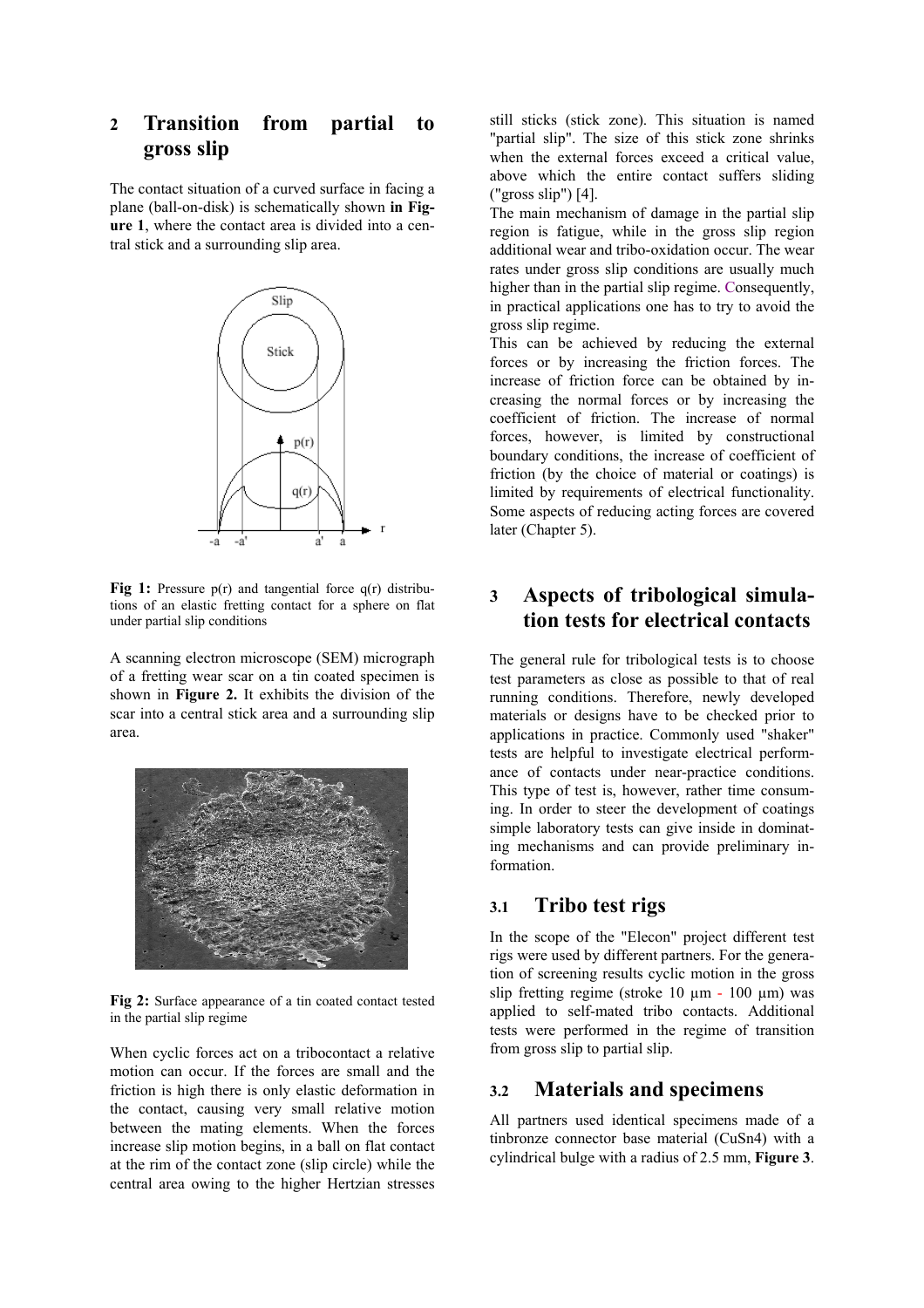

**Fig 3:** Specimen arrangement for "crossed cylinders" [3]

Coatings used for basic investigations were hot dipped tin (HDT), tin intermetallic (IMP, tin in a heat treatment converted to Cu-Sn intermetallic phases), and Ag and Au with a nickel underplate. All were applied on the tinbronze base material (CuSn4) in a commercial galvanic production line.

## **3.3 Tribotesting**

In tribo tests, two specimens of the same material (coating) were brought into contact according to Figure 3, resulting in an initial point contact.

The benefit of this contact geometry is that specimens can easily be formed of original connector material and that the wear of both specimens can be calculated from the size of the wear scars which increases when wear precedes.

Optical micrographs of typical wear scars on an uncoated specimen and on a hdt coating [6] are shown in **Figure 4**.



**Fig. 4:** Wear scars on uncoated CuSn4 and on a hdt coated specimen after gross slip fretting

The advantage of model tests is the good access to friction, wear, and electrical measurements. The coefficient of friction (friction force divided by normal force) can be recorded during a test. The wear of both specimens in a tribo contact is too small to be measured continuously, quantification of wear is possible after a test and can be calculated from the size of a wear scar (compare Figure 4).

The most important quantity in connector investigations is the electrical contact resistance  $(R<sub>c</sub>)$  that can be measured by means of a four wire circuit with a resolution of 1 mΩ.

### **4 Selected results**

#### **4.1 The transition from partial slip to gross slip**

The transition from partial to gross slip for different materials up to 5 N normal force was determined by EC-Lyon [2], see **Figure 5.**

The evolution of the electrical resistance has been monitored during cycling with different stroke lengths. The result in **Figure 6** (uncoated couple) and **Figure 7** (tin coated couple) confirm that the transition between partial and gross slip takes place at 2-5 µm and coincides with the transition from stable to unstable electrical behaviour.



**Fig 5:** Running condition map for different coatings after 10 000 cycles at 10 Hz with 2 N and 5 N load at 45 - 50% R.H.



**Fig. 6:** Evolution of electrical resistance in tests with different strokes; uncoated couple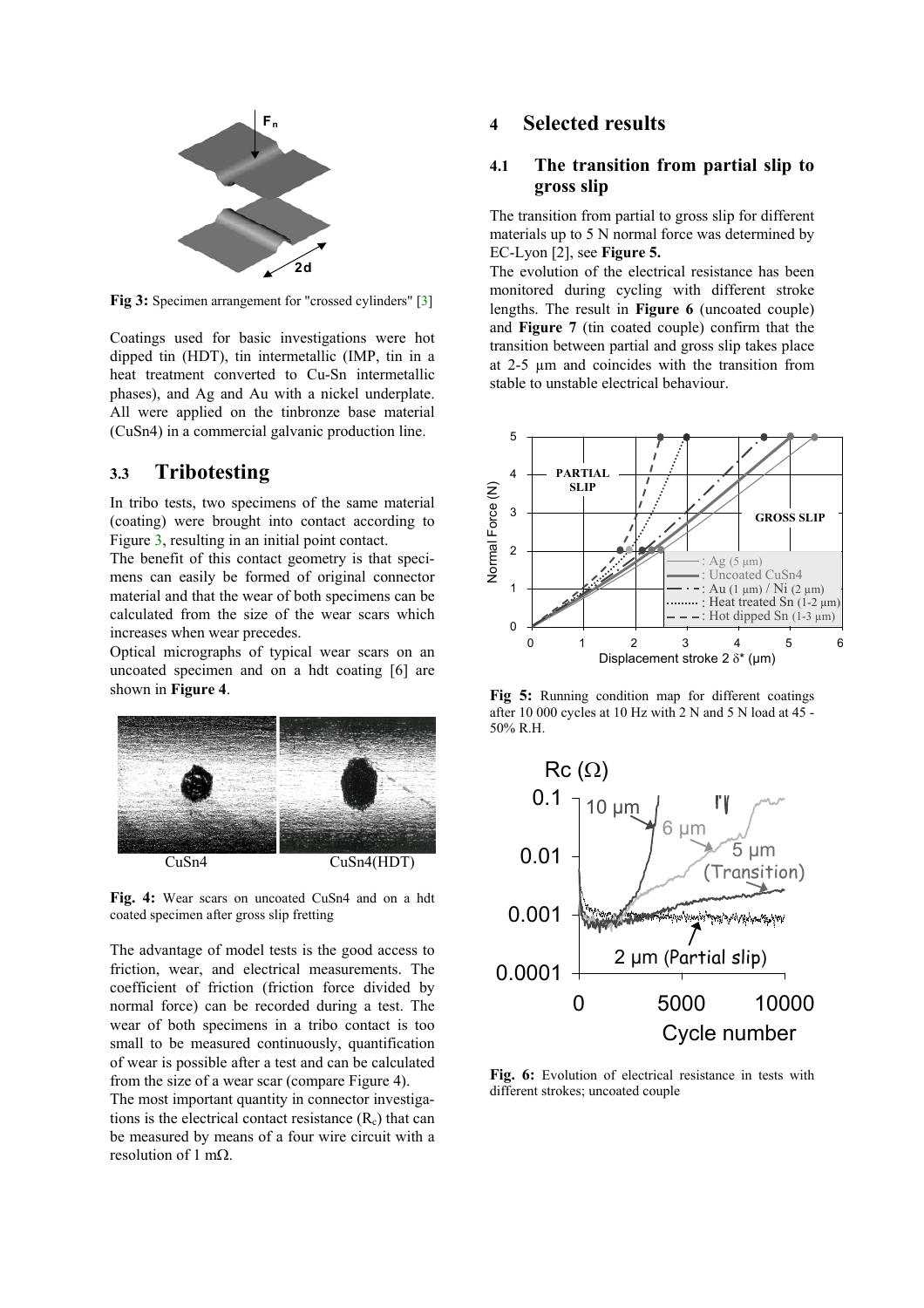

**Fig. 7:** Evolution of electrical resistance in tests with different strokes; hot dip tin coated couple

## **4.2 Influence of humidity**

In order to demonstrate the possibility of model tests, all materials were investigated in dry, normal and moist air. **Figure 8** shows exemplary the influence of moisture content on the evolution of electrical resistance for a couple of CuSn4+IMP specimens.



Fig. 8: Evolution of electrical resistance in gross slip fretting tests with CuSn4+IMP couple in dry, normal, and moist air

While in dry air a high resistance is measured rather shortly after the beginning of cyclic motion, the increase of resistance starts later in normal air and does not occur in moist air. **Figure 9** summarises the influence of humidity for different coatings materials. These results illustrate the importance of the control of humidity in laboratory testing. One has to keep in mind that real connectors are subjected to environmental changes in the daily duty.



**Fig 9:** Influence of relative humidity (R.H.) on the "life time" of different coatings

# **4.3 Evolution of electrical resistance in normal air**

Another example of the benefit of model testing is the direct comparability of different materials of course running under identical test conditions**. Figure 10** shows the evolution of electrical resistance in tests with the bare connector material in comparison to hdt coated samples and IMP coatings. While the hdt coating shows an earlier electrical degradation than the uncoated couple, the IMP coating has an increased life time.



**Fig. 10:** Evolution of electrical contact resistance in gross slip fretting tests with couples of CuSn4, CuSn4+HDT and CuSn4+IMP in normal air,  $2d = 20 \mu m$ , frequency 10 Hz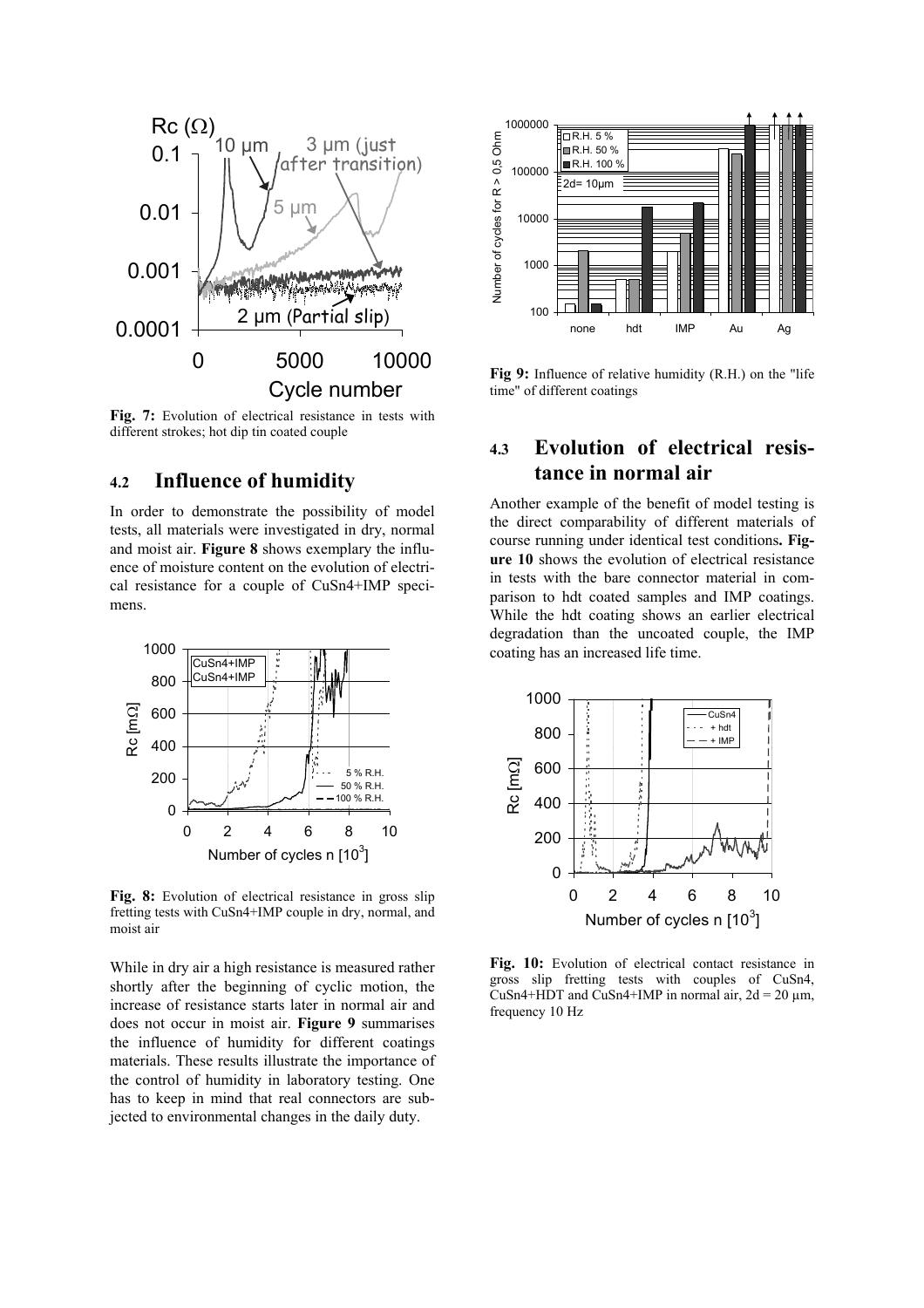## **4.4 Influence of coating thickness**



**Fig 11:** Optical micrographs of wear scars on Au coating (with Ni underlayer) of different thickness (top) and evolution of electrical contact resistance, gross slip tests with 20 µm stroke in normal air

With model tests the effect of coating thickness on "life time" can be evaluated. **Figure 11** shows the evolution of electrical resistance for three gold coated specimens with different thickness. The number of cycles, when a drastic increase of  $R_c$ starts, increases with increasing thickness.

The two above examples provide preliminary information of the possibilities of model testing. Many of the relevant parameters can be varied (temperature, humidity, external current, etc.) and their effect on coating performance can be studied separately.

# **5 Methods of extending the allowable displacement**

It can be derived from the Mindlin theory that a certain lateral travel between two contacts is possible while maintaining a central stick zone which makes a stable electrical contact. In this theory one contact is assumed to move laterally, while the other contact is rigidly fixed. In other words the Mindlin theory takes into account the elastic deformation of the material in the contact zone, directly surrounding the contact spot. For normalforces as usual in connectors such zone is about 50 µm in diameter and 100 µm deep. In practice there is additional elasticity, each contact zone is part of a supporting mechanical structure consisting of the contact pin or spring and the boundary conditions of their fixation. The elasticity of the supporting structures works in addition to the compliance of the contact zone and helps achieving a central stick zone and thereby electrical stability, see **Figure 12**.



**Fig 12:** Scheme of anti-fretting spring design

In other words: the mechanical structure determines how much more lateral motion can be accommodated above the lateral elasticity of the contact zone. Horn et. al. [7], Kassman-Rudolphi and Jacobson [8] and v. Dijk and v. Meijl [9] have described the principle and the associated calculations in more detail.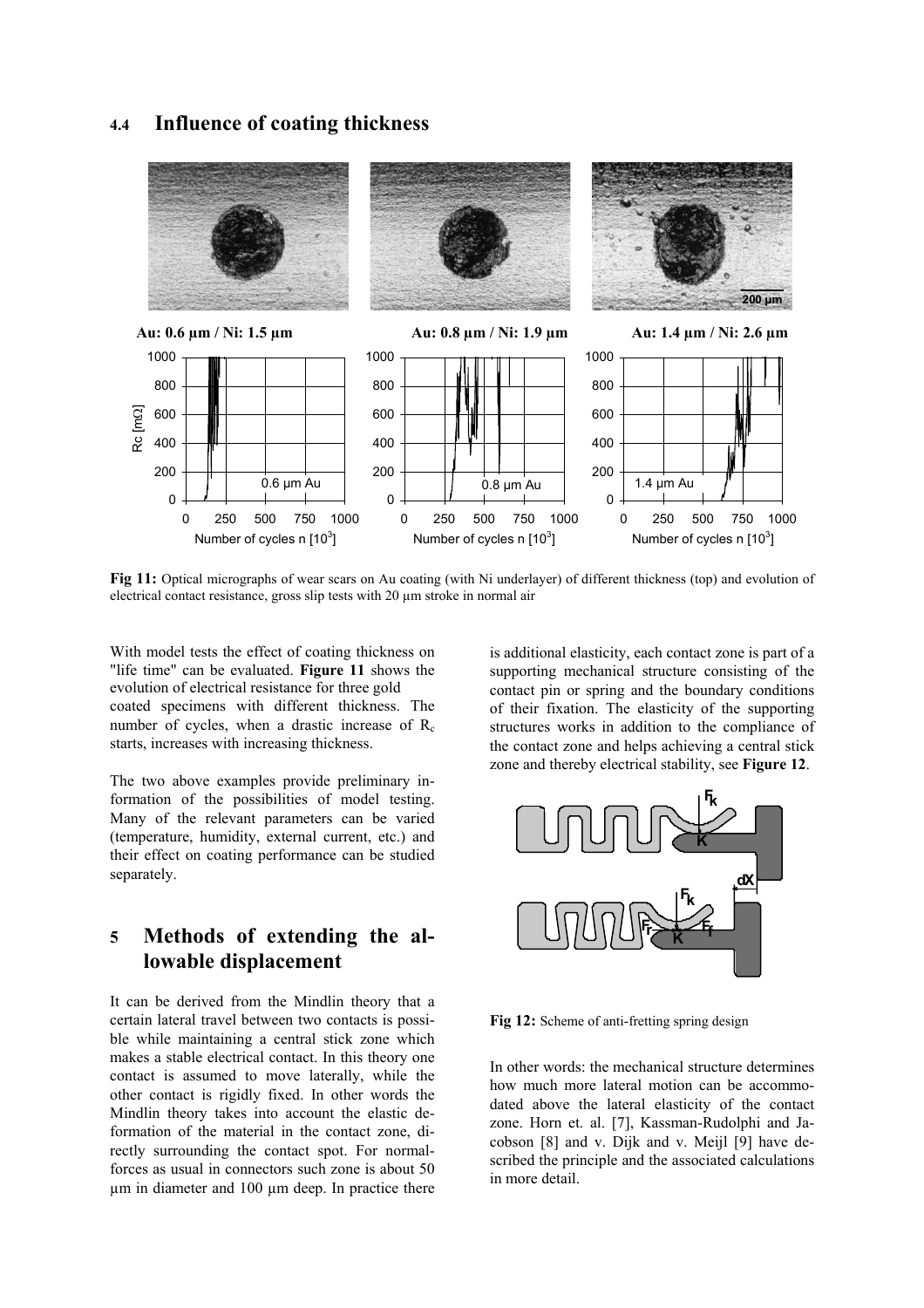They describe examples where 40-50  $\mu$ m has been accommodated, which is an order of magnitude more than the contact zones alone can provide. Field experience shows that a compliance of this size is sufficient for virtual all applications.

This solution, however, introduces a new point of consideration: fracture of contact springs due to fatigue. Vibration will cause that stresses in the spring material alternate instead of a fretting motion taking place, which under extreme circumstances can lead to fatigue.

Another point of consideration is the effect of lubrication and of the coefficient of friction. The maximum of the lateral distance that a contact can move while maintaining a central stick zone is proportional to the static coefficient of friction: the higher the friction the better. The contrary is true in a situation where gross slip does occur: the lower the friction the lower the wear rate. This means that it is important to mechanically analyse a contact system before a decision is made about lubrication.

# **6 If large vibrations cannot be avoided**

When gross slip cannot be prevented the contact surfaces must be sufficiently environmental stable and the wear rate should be low. For unlubricated non-noble materials under gross slip conditions, wear processes quickly induce oxidation and formation of an electrically insulating layer at the contact interface. How quickly this occurs depends for example on humidity (see Figure 8 and 9).

*Two possible routes are possible. The first route* is to use noble coating materials. The Elecon project showed that gold and silver are excellent candidates under sliding conditions, see Fig. 9. (It should be noted however that aggressive environments were not simulated).

Gold is expensive, however with selective application cost can be reduced to about 10% of connector cost. Silver may deserve more attention than it gets today. The cost of silver is low enough to have hardly any impact on connector cost. However, protection against sulfidation is important.

The contact lifetime of silver and gold coated contacts during gross slip depends on the wear rate of the coatings. Gold and silver are both relatively soft materials. In order to increase the wear resistance several actions have been suggested, e.g. inclusion of nano-particles in the plating layer, inclusion of lubricant droplets in the plating layer, and multilayered platings. Also for such coatings it is important to study the effect of underplatings and plating thickness, compare Figure 11.

*The other possible route* is to use a copper alloy (with or without a plating) and a lubricant that shields the contact interface from the surrounding atmosphere. Drawbacks and inherent difficulties with lubricants are that:

- lubricated surfaces can retain dust,
- there is a risk of removal during handling or by cleaning,
- the long term and high temperature properties are not well known/tested,
- the control of quality and of quantity in the contact area is difficult,
- the methods of application are not well developed and
- there is a possible problem with the compatibility to sealing and housing materials.

Still lubrication is a route to deal with the fretting problem in a cost effective way. Both the lubricant and the application method must be environmentally friendly. Thus, lubricants should preferably be solvent-free and be applied solvent-free. Longer life of connectors is by itself good for the environment, considering that complete products are often thrown away when just the connectors start failing.

Preferably the lubricant should be applied in the production line of the connector and only on the areas of interest. Here, ink-jet or lithographic offset techniques may be considered. Of interest could also be different ways to include lubricant droplets in the plating or ways to structure the surface in order to produce lubricant reservoirs.

## **7 Conclusions**

The following conclusions are based on results produced in a finished EC financed BriteEuram project and from the discussion of the results in this paper.

1. Fretting testing under well defined conditions show that **for non-noble surface materials** the transition from partial slip to gross slip is also the transition from stable to unstable electrical behaviour.

2. The transition from partial slip to gross slip takes place at very small amplitude, 2-5 µm, compared to the size of a contact spot, 20-50 µm

3. Theoretical work and Mindlin theory predict the transition from partial slip to gross slip fretting conditions